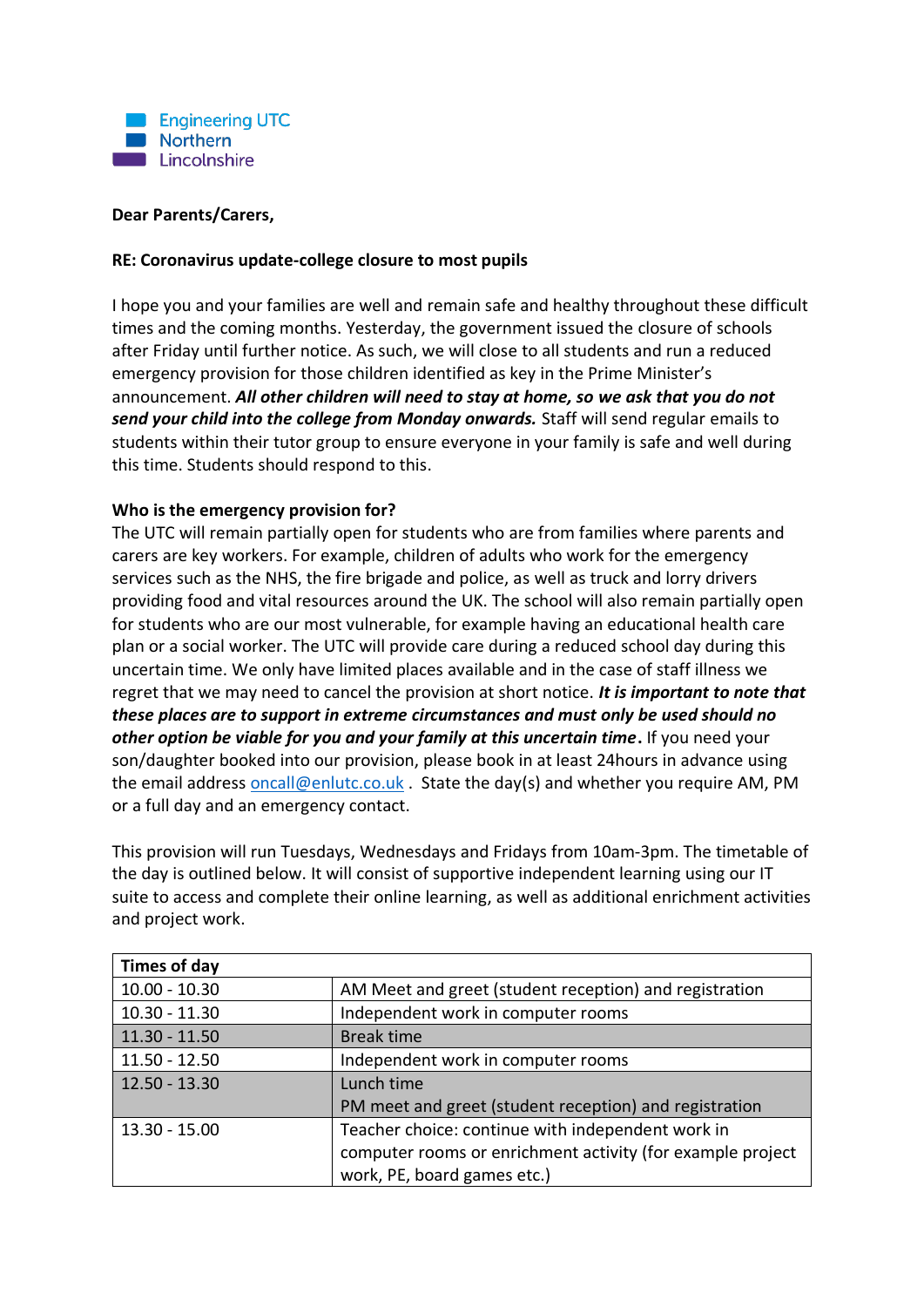Unfortunately, no canteen facilities will be available during the school day. There will also be no facility to go off site or purchase items. Please send a packed lunch with your child. There is no need for school uniform to be worn.

The school will be staffed by a member of the pastoral staff, teaching staff and a member of the senior leadership team. There will be a first aider on site during this time.

#### **Enquires/concerns**

Our phoneline will be manned Monday- Friday 10am-12pm. Please contact us if you have any concerns or enquiries or alternatively email oncall@enlutc.co.uk and we will get back to you.

### **Learning Continues for all students: it's just online!**

While the decision has been made to employ stricter social distancing through the closure of schools, we are hoping to provide a degree of normality, structure and education for the students through the use of our VLE platform.

If students are free of symptoms and would normally be well enough to attend the UTC, then the online working timetable below should be followed. Please help support this where you can. Of course, we understand other commitments may make this challenging at times. For example, other siblings could be at home or someone may fall ill and you may need to work as a family to care for one another. Likewise, we may also have staff who might find it difficult for the same reasons. I'm sure by working together and communicating continually we will see these times through. Please keep us informed and we will endeavour to work together to support you and your family.

Please see the online VLE timetable below and some of the steps teachers and staff will be taking to support this.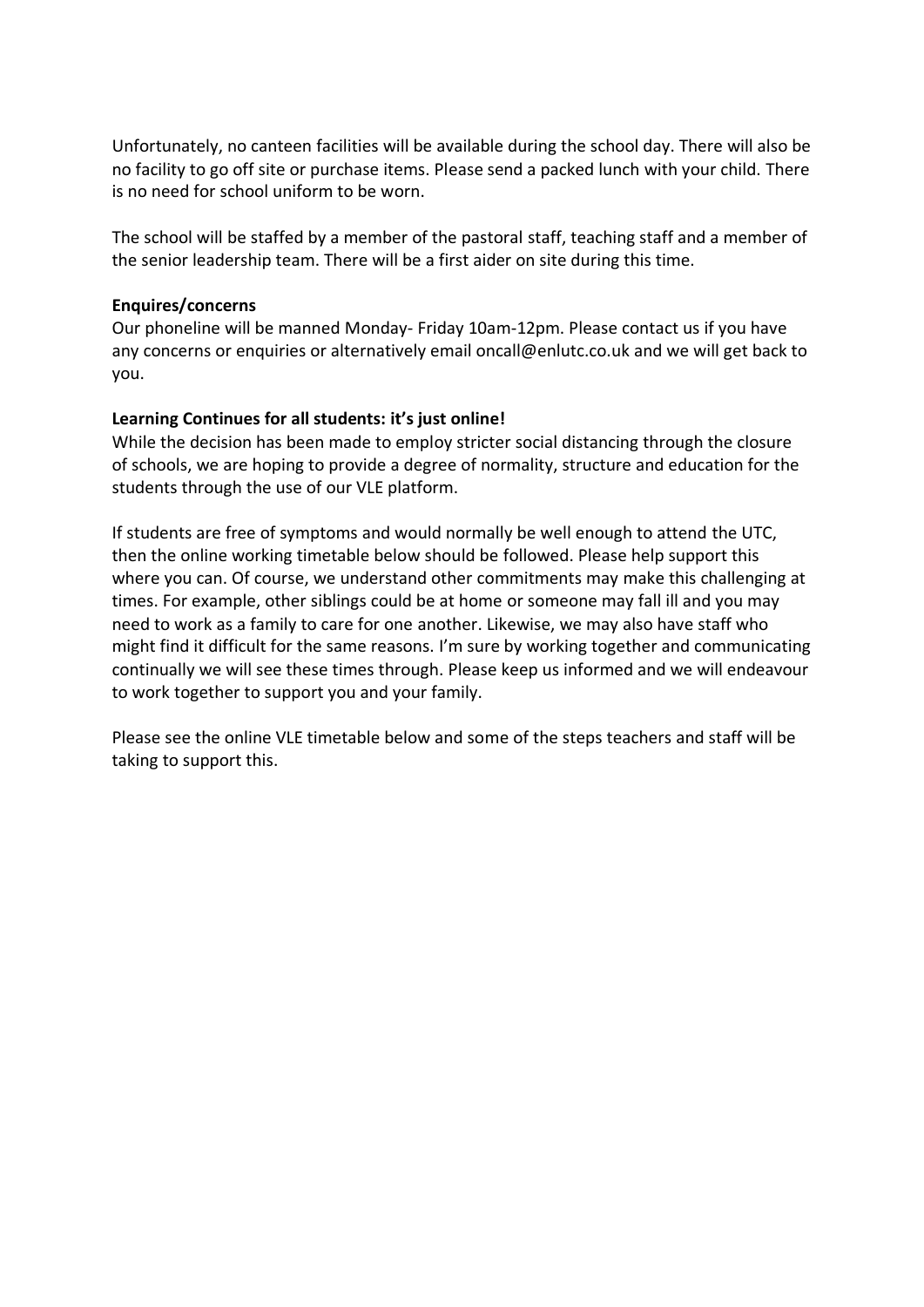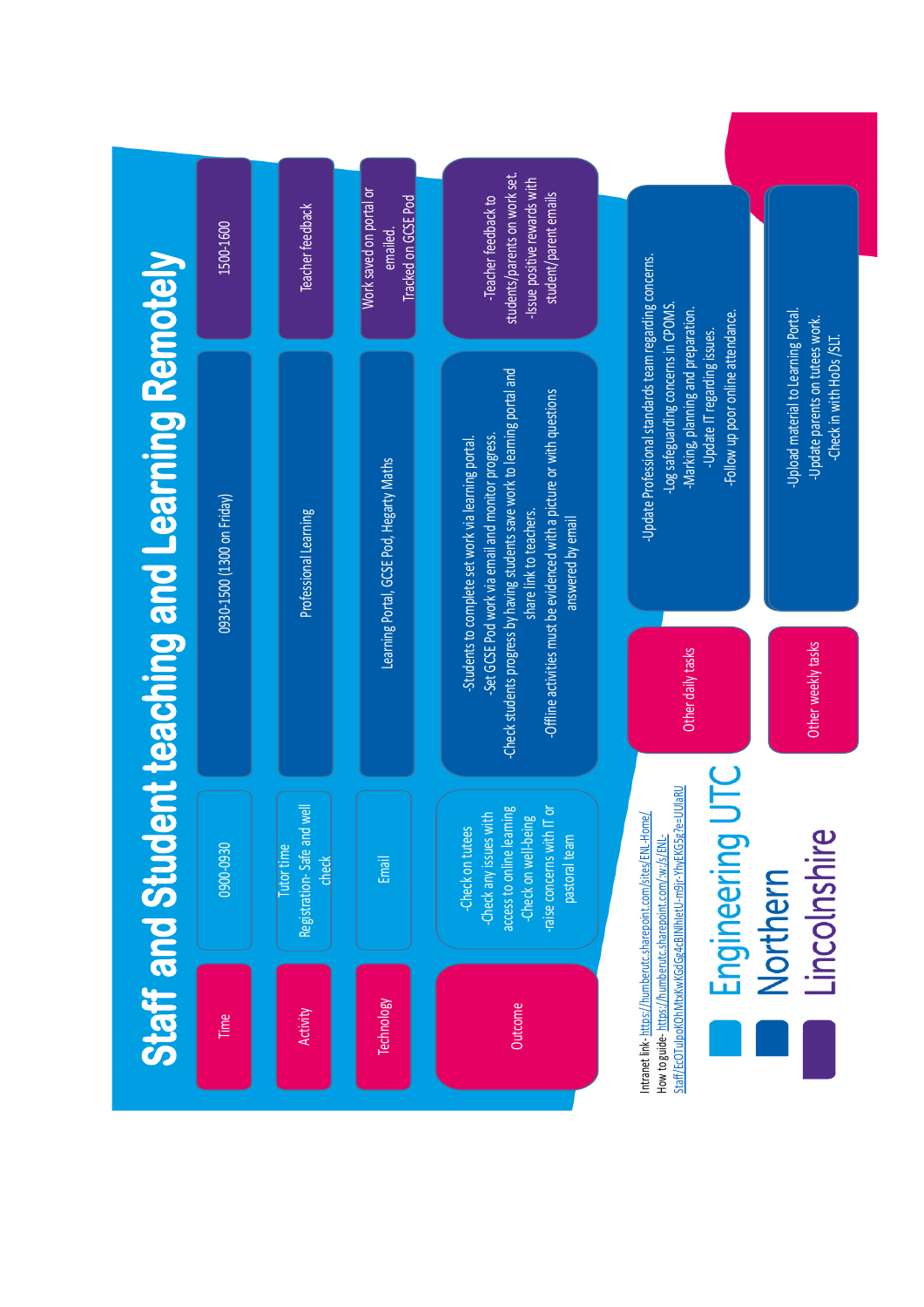**To help you understand how the above will be implemented and supported by different teams of staff, I've written a brief list of responsibilities.**

# **Tutor responsibilities**

- Email all tutees between 9-9.30 and check they are all well and can access the VLE
- Report absence through email registration to pastoral leaders for phone calls home
- Resolve any IT issues or email IT to support
- Remind of expectations of completing work
- Weekly praise emails for engagement and responsibility

## **Teaching staff responsibilities**

- Set appropriate work on the VLE for all classes following the curriculum plan
- Mark and feedback work to students
- Send praise emails to students and parents for excellent engagement and work weekly
- Follow up with email to Heads of Department any concerns if there is a lack of engagement with work

## **Student responsibilities**

- Email their tutor daily between 9-9.30am to register and check in. Staff will make sure they have access to everything they need and support them if not
- From 9.30-15.00 (13.00 on a Friday) students to check any feedback given by teachers on completed work from previous days and to work in 40-50 minute bursts completing work set on the VLE
- Email or upload work to the VLE for teaching staff to check and feedback
- Complete work to the best of their ability

# **Pastoral Team responsibilities**

- Will contact parents when an absence to registration session and help support any issues surrounding IT or other issues and make reasonable adjustments to expectations where needed
- Offer and advice and guidance on any well-being issues reported by tutors

# **Parental responsibilities**

- Students are up, ready to log on to email for registration between 9-9.30am
- Encourage engagement in 45-50 min learning sessions using the VLE between 9.30- 15.00 and 9.30-13.00 on a Friday breaking mid -morning and for lunch.
- Contact the helpline if any IT problems [Help@enlutc.on.spiceworks.com](mailto:Help@enlutc.on.spiceworks.com)
- If you need work printed off and a folder of work supplied because of IT issues please emai[l oncall@enlutc.co.uk](mailto:oncall@enlutc.co.uk)
- Contact your pastoral leader if any health problems start, which will lead to an absence from the online VLE environment or you need any well-being support Pastoral Lead- Vicky Year 9 [v.austin-thomas@enlutc.co.uk](mailto:v.austin-thomas@enlutc.co.uk) Pastoral Lead- Nic Year 10 [n.sharp@enlutc.co.uk](mailto:n.sharp@enlutc.co.uk) Pastoral Lead- Laney Year 11 [E.Hewson@humberutc.co.uk](mailto:E.Hewson@humberutc.co.uk)
- If you have any concern over the work which has been set or require additional work for your child, please email the Heads of Departments as below Maths and Languages – Nigel [n.bradford@enlutc.co.uk](mailto:n.bradford@enlutc.co.uk)